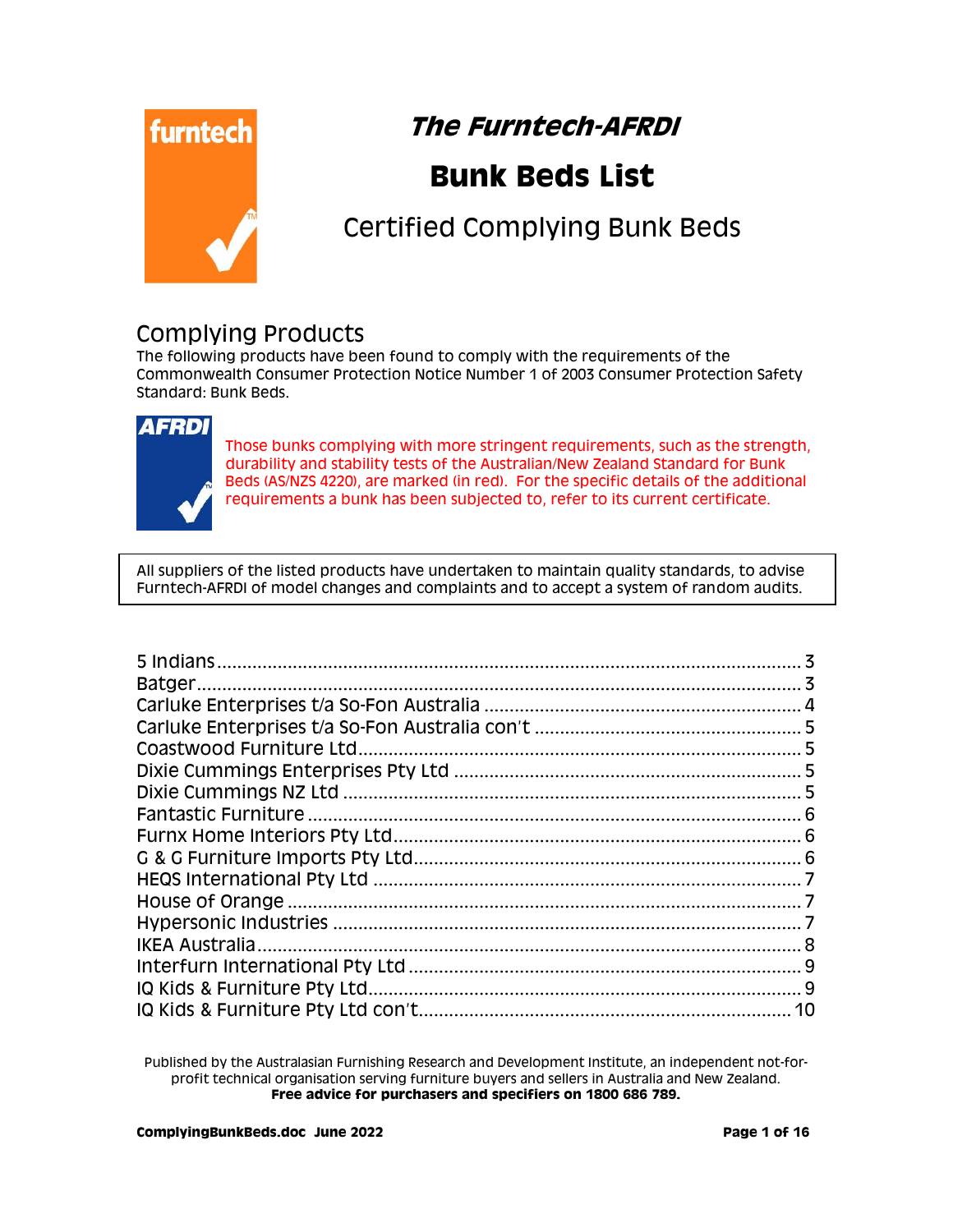Published by the Australasian Furnishing Research and Development Institute an independent not-forprofit technical organisation serving furniture buyers and sellers in Australia and New Zealand.

| Free advice for purchasers and specifiers on 1800 686 789. |  |
|------------------------------------------------------------|--|
|                                                            |  |
|                                                            |  |
|                                                            |  |
|                                                            |  |
|                                                            |  |
|                                                            |  |
|                                                            |  |
|                                                            |  |
|                                                            |  |
|                                                            |  |
|                                                            |  |
|                                                            |  |
|                                                            |  |
|                                                            |  |
|                                                            |  |

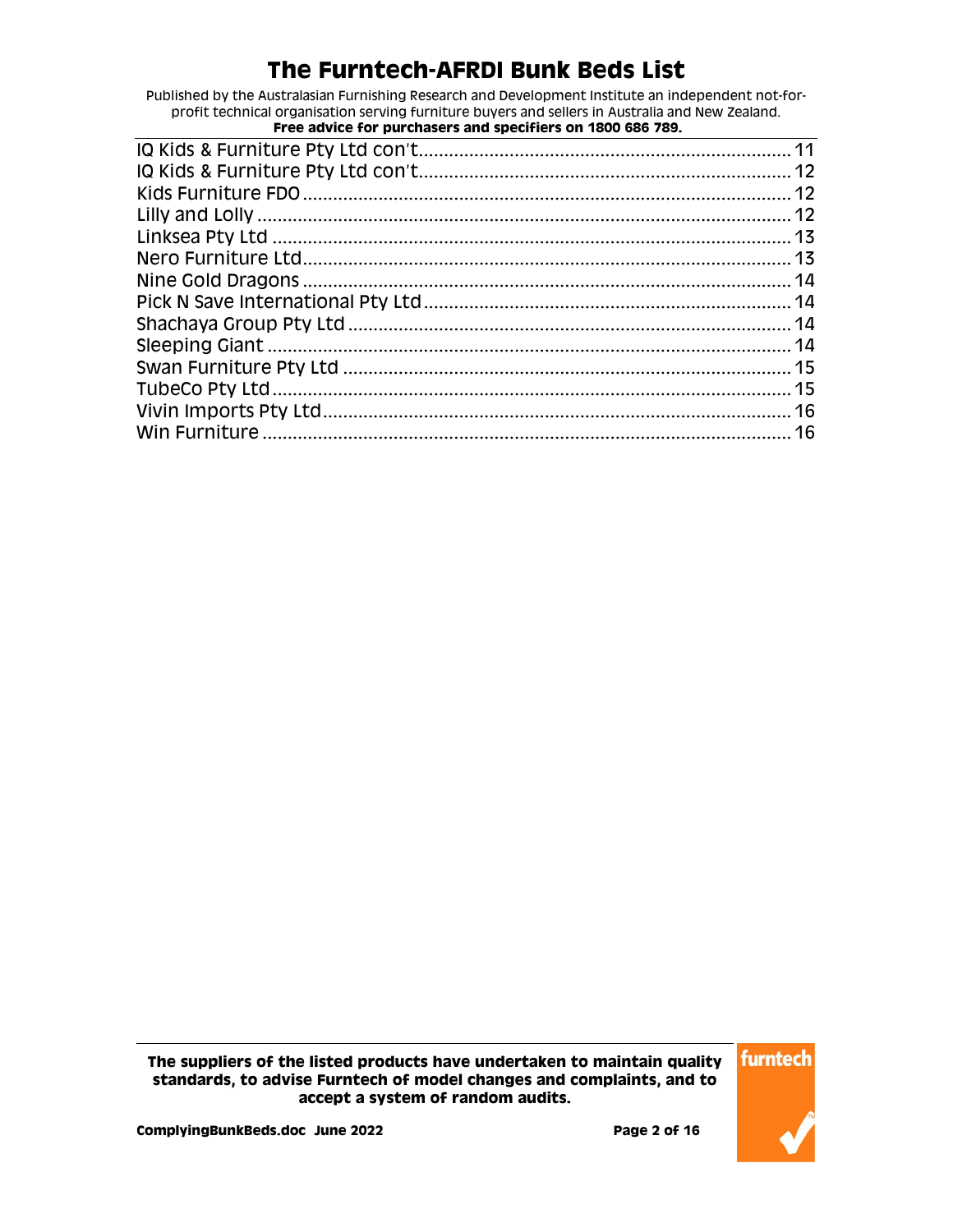Published by the Australasian Furnishing Research and Development Institute an independent not-forprofit technical organisation serving furniture buyers and sellers in Australia and New Zealand. **Free advice for purchasers and specifiers on 1800 686 789.**

#### <span id="page-2-0"></span>**5 Indians**

<span id="page-2-1"></span>

| Phone: 0415 551 119 | Website:<br>vidleronsite@gmail.com<br>Email:                |                                                      |                      |
|---------------------|-------------------------------------------------------------|------------------------------------------------------|----------------------|
| <b>Product</b>      |                                                             | <b>Expiry Date of</b><br><b>Certification</b>        | <b>Reference No.</b> |
| Plywood Loft Bed    | Certificate                                                 | 25/6/22                                              | 14677/1              |
| Batger              |                                                             |                                                      |                      |
| Phone: 1300 553 240 | Website: www.batger.com.au<br>Email:<br>sales@batger.com.au |                                                      |                      |
| <b>Product</b>      |                                                             | <b>Expiry Date of Reference No.</b><br>Certification |                      |
| Batger Bunk         | Certificate                                                 | 10/3/24                                              | 15908/5              |
| Batger Loft         | Certificate                                                 | 10/3/24                                              | 15908/6              |

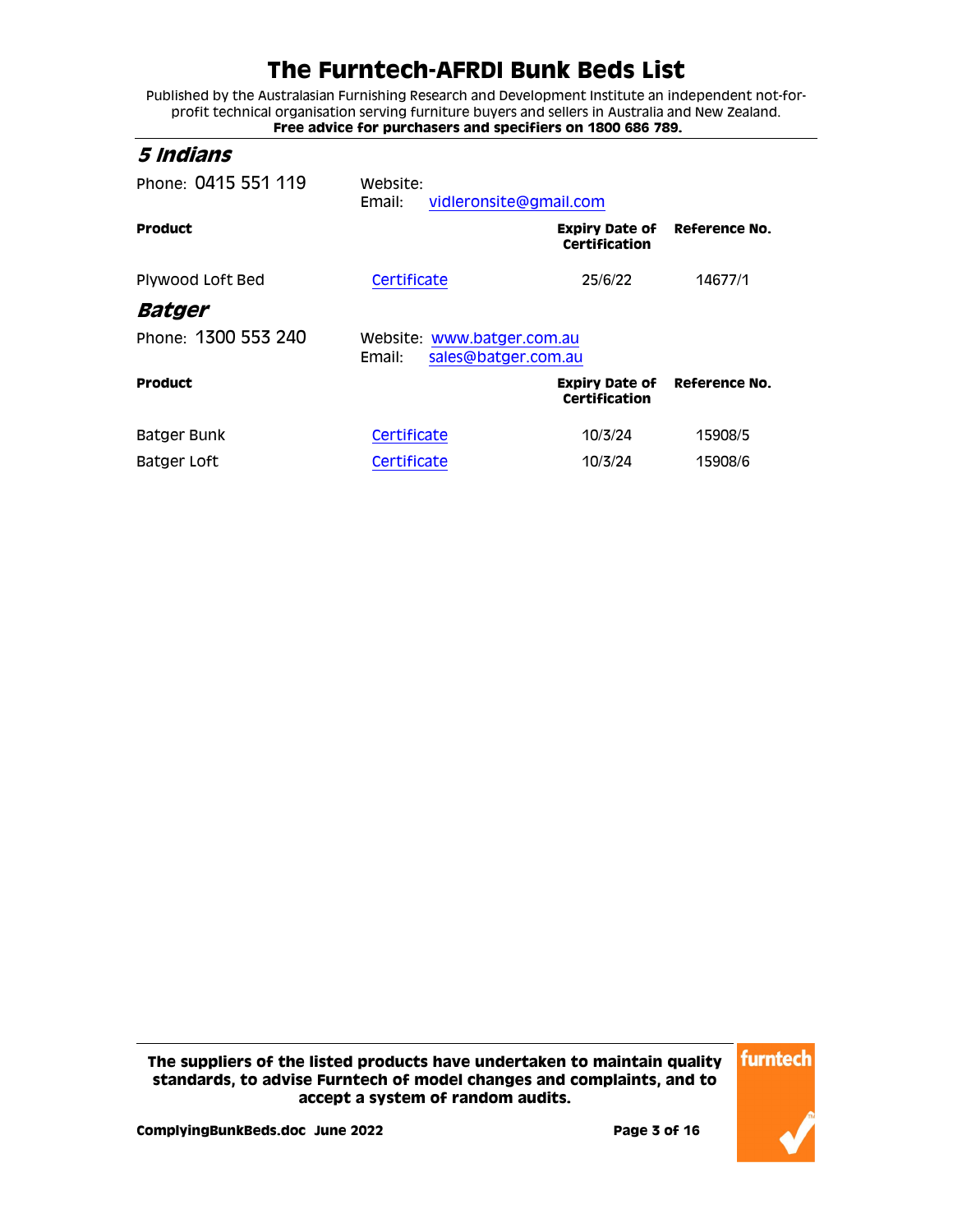Published by the Australasian Furnishing Research and Development Institute an independent not-forprofit technical organisation serving furniture buyers and sellers in Australia and New Zealand. **Free advice for purchasers and specifiers on 1800 686 789.**

#### <span id="page-3-0"></span>**Carluke Enterprises t/a So-Fon Australia**

| Phone: (02) 4271 6076                                                                   | Website:<br>Email:<br>info@sofon.com.au |                                               |               |
|-----------------------------------------------------------------------------------------|-----------------------------------------|-----------------------------------------------|---------------|
| <b>Product</b>                                                                          |                                         | <b>Expiry Date of</b><br><b>Certification</b> | Reference No. |
| <b>Tyson Single Bunk</b><br><b>Tyson King Single Bunk</b>                               | Certificate                             | 25/7/22                                       | 14890/1       |
| <b>Tyson Trio Bunk</b>                                                                  | Certificate                             | 25/7/22                                       | 14890/2       |
| <b>Quad Trio Bunk Bed</b>                                                               | Certificate                             | 5/8/22                                        | 14907/1       |
| <b>Melody Single Bunk Bed</b><br><b>Melody King Single Bunk Bed</b>                     | Certificate                             | 25/8/22                                       | 14916/1       |
| <b>Melody Trio Bunk Bed</b>                                                             | Certificate                             | 25/8/22                                       | 14916/2       |
| <b>INCA Mk 2 Single over single</b><br><b>INCA Mk 2 king single over</b><br>king single | Certificate                             | 25/8/22                                       | 16221/1       |
| <b>INCA MK 2 Trio</b>                                                                   | Certificate                             | 25/8/22                                       | 16221/2       |
| Jester Single Bunk<br>Jester King Single Bunk                                           | Certificate                             | 11/10/22                                      | 15058/1       |
| <b>INCA Single Bunk</b><br><b>INCA King Single Bunk</b>                                 | Certificate                             | 13/6/23                                       | 15547/1       |
| <b>INCA Trio Bunk</b>                                                                   | Certificate                             | 13/6/23                                       | 15547/3       |
| Jacob Bunk                                                                              | Certificate                             | 18/1/24                                       | 15788/1       |
| <b>Commercial Single Bunk</b><br><b>Commercial King Single Bunk</b>                     | Certificate                             | 16/8/24                                       | 15979/3       |
| Fort Single Bunk<br>Fort King Single Bunk                                               | Certificate                             | 1/12/24                                       | 16235/1       |
| Nero Single Bunk<br>Nero King Single Bunk                                               | Certificate                             | 12/2/25                                       | 16319/1       |
| Nero Trio Double Single Bunk                                                            | Certificate                             | 12/2/25                                       | 16319/2       |
| Dover Single Bunk<br>Dover King Single Bunk                                             | Certificate                             | 12/2/25                                       | 16319/3       |
| Dover Trio Bunk                                                                         | Certificate                             | 12/2/25                                       | 16319/4       |
| <b>Shelly Single Bunk</b><br>Shelly King Single Bunk                                    | Certificate                             | 12/2/25                                       | 16319/5       |
| <b>Shelly Trio Bunk</b>                                                                 | Certificate                             | 12/2/25                                       | 16319/6       |
| Ozzie Bunk                                                                              | Certificate                             | 12/4/25                                       | 15458/1       |

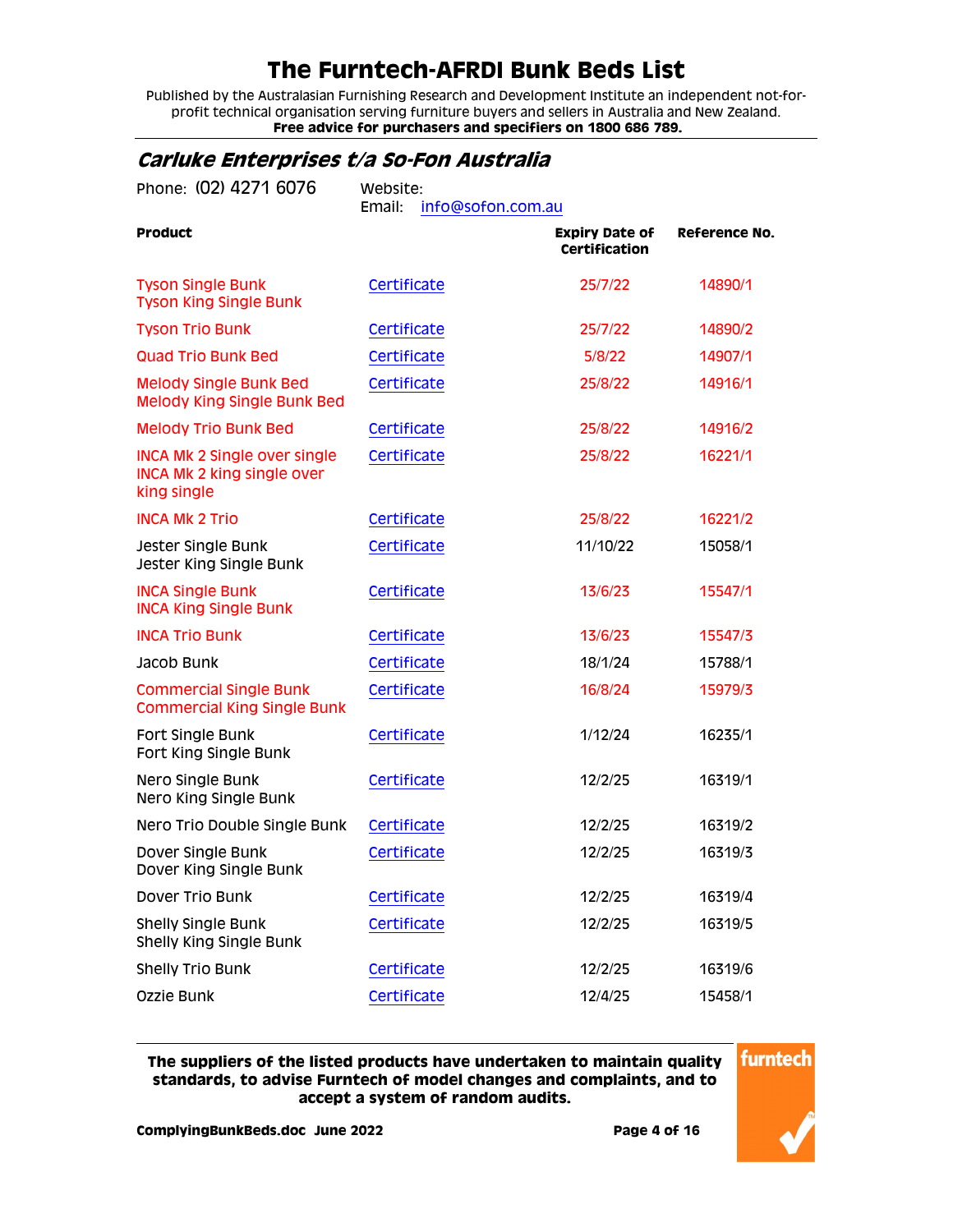Published by the Australasian Furnishing Research and Development Institute an independent not-forprofit technical organisation serving furniture buyers and sellers in Australia and New Zealand. **Free advice for purchasers and specifiers on 1800 686 789.**

#### <span id="page-4-0"></span>**Carluke Enterprises t/a So-Fon Australia con't**

<span id="page-4-3"></span><span id="page-4-2"></span><span id="page-4-1"></span>

| Phone: (02) 4271 6076                                                              | Website:<br>Email: | info@sofon.com.au             |                                               |               |
|------------------------------------------------------------------------------------|--------------------|-------------------------------|-----------------------------------------------|---------------|
| <b>Product</b>                                                                     |                    |                               | <b>Expiry Date of</b><br><b>Certification</b> | Reference No. |
| Carter Bunk                                                                        | Certificate        |                               | 21/4/25                                       | 16319/7       |
| Fort Double Single Bunk                                                            | Certificate        |                               | 23/5/25                                       | 15458/6       |
| <b>Sussex Single Bunk</b><br><b>Sussex King Single Bunk</b>                        | Certificate        |                               | 25/5/25                                       | 15970/1       |
| Coastwood Furniture Ltd                                                            |                    |                               |                                               |               |
| Phone: 0800 369 963                                                                | Website:<br>Email: |                               | laurie@coastwoodfurniture.co.nz               |               |
| <b>Product</b>                                                                     |                    |                               | <b>Expiry Date of</b><br><b>Certification</b> | Reference No. |
| Noah Bunk - Single and King<br>Single                                              | Certificate        |                               | 22/8/22                                       | 14410/2       |
| Dixie Cummings Enterprises Pty Ltd                                                 |                    |                               |                                               |               |
| Phone: (03) 9762 2988                                                              | Website:<br>Email  | atruong@dixiecummings.com.au  |                                               |               |
| <b>Product</b>                                                                     |                    |                               | <b>Expiry Date of</b><br><b>Certification</b> | Reference No. |
| <b>Buddy Bunk</b>                                                                  | Certificate        |                               | 27/1/22                                       | 14618/1       |
| <b>Piccadilly Bunk</b>                                                             | Certificate        |                               | 8/3/22                                        | 14649/1       |
| Dixie Cummings NZ Ltd                                                              |                    |                               |                                               |               |
| Phone: 0064 9634 7674                                                              | Website:<br>Email  | redwards@dixiecummings.com.au |                                               |               |
| <b>Product</b>                                                                     |                    |                               | <b>Expiry Date of</b><br>Certification        | Reference No. |
| Olympus Bunk                                                                       |                    |                               | 11/9/23                                       | 15584/4       |
| Eden Bunk Bed (CK9856)<br>Contact Dixie Cummings NZ regarding certificate details. |                    |                               | 18/4/24                                       | 15911/1       |

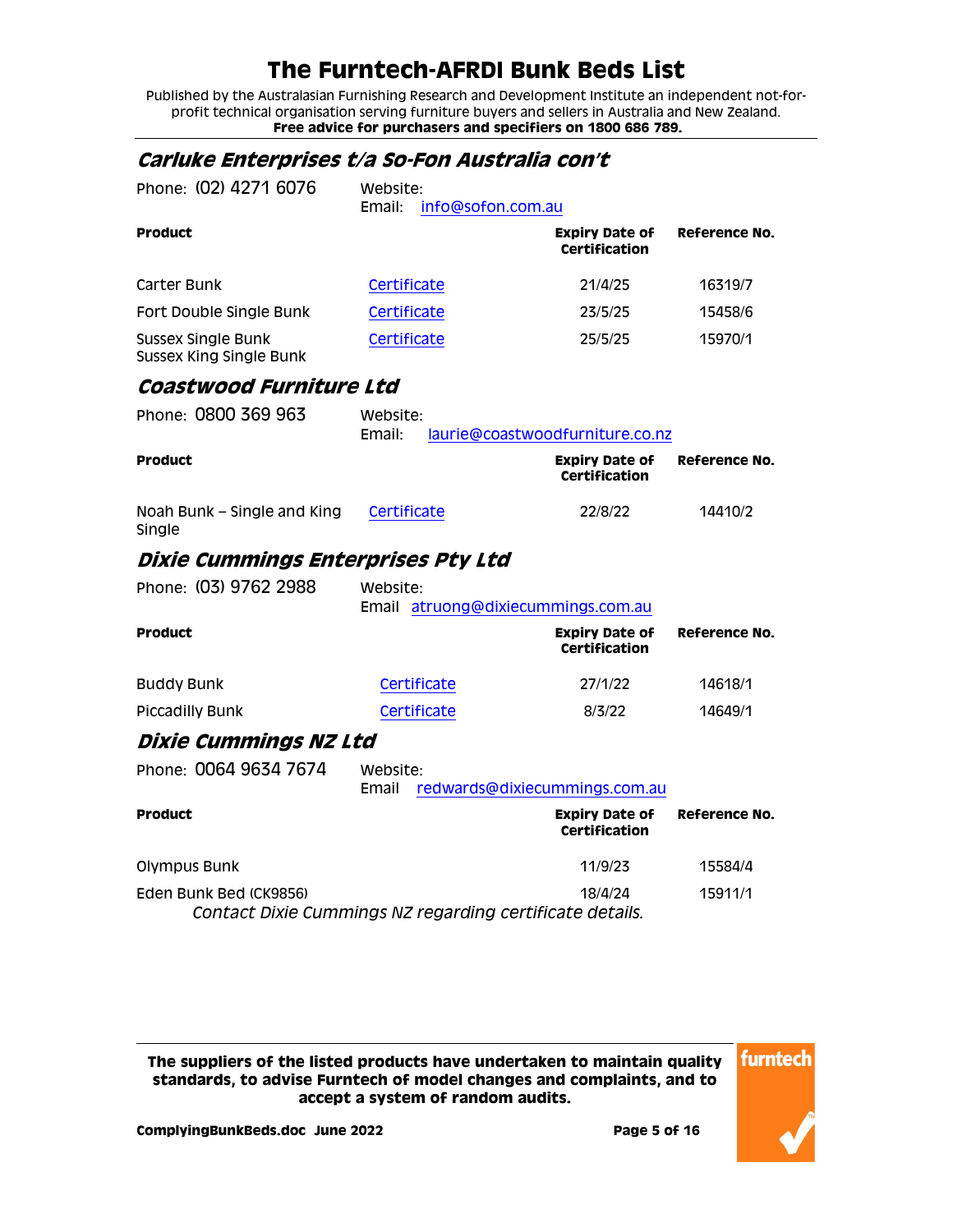Published by the Australasian Furnishing Research and Development Institute an independent not-forprofit technical organisation serving furniture buyers and sellers in Australia and New Zealand. **Free advice for purchasers and specifiers on 1800 686 789.**

#### <span id="page-5-0"></span>**Fantastic Furniture**

Phone: (02) 8717 2600 Website: [www.fantasticfurniture.com.au](http://www.fantasticfurniture.com.au/) Email: [mrfurniture@fantasticfurniture.com.au](mailto:mrfurniture@fantasticfurniture.com.au) **Product Expiry Date of Certification Reference No.** Cabin King Single Loft Bunk [Certificate](http://www.furntech.org.au/fs/index.php?dir=15000/15400/&file=15451-1_200625_ct.pdf) 31/5/23 15451/1 Jordan Twin Bunk [Certificate](http://www.furntech.org.au/fs/index.php?dir=15000/15400/&file=15451-2_200625_ct.pdf) 6/6/23 15451/2 Jordan Triple Bunk [Certificate](http://www.furntech.org.au/fs/index.php?dir=15000/15400/&file=15451-3_200625_ct.pdf) 29/9/23 15451/3 Kelly Bunk [Certificate](http://www.furntech.org.au/fs/index.php?dir=15000/15600/&file=15627-1_200930_ct.pdf) 24/11/23 15627/1 Bobbi Triple Bunk [Certificate](http://www.furntech.org.au/fs/index.php?dir=15000/15600/&file=15627-2_200930_ct.pdf) 24/11/23 15627/2

|                                          | ----------  | _ .,, _ _ | .       |
|------------------------------------------|-------------|-----------|---------|
| Cabin Bunk                               | Certificate | 27/2/24   | 15627/6 |
| Willow Bunk Twin Mk 2                    | Certificate | 14/9/24   | 16065/1 |
| Lunar King Single Loft Bunk<br>Light Oak | Certificate | 24/5/25   | 16433/1 |

#### <span id="page-5-1"></span>**Furnx Home Interiors Pty Ltd**

| Phone: (03) 9017 0316    | Website: www.furnxhomeinteriors.com.au<br>Email:<br>sales@fhi.com.au |                                        |               |
|--------------------------|----------------------------------------------------------------------|----------------------------------------|---------------|
| <b>Product</b>           |                                                                      | <b>Expiry Date of</b><br>Certification | Reference No. |
| Seattle Bunk             | Certificate                                                          | 27/8/22                                | 15793/1       |
| Duo Bunk                 | Certificate                                                          | 27/8/22                                | 15793/2       |
| Monza Bunk               | Certificate                                                          | 11/12/22                               | 15794/1       |
| Sarah Bunk Bed           | Certificate                                                          | 16/4/24                                | 15925/1       |
| Lachlan Timber Post Bunk | Certificate                                                          | 16/4/24                                | 15925/2       |

#### <span id="page-5-2"></span>**G & G Furniture Imports Pty Ltd**

| Phone: (02) 8822 8840   | Website:<br>philip@steinhoff.com.au<br>Email: |                                        |                      |
|-------------------------|-----------------------------------------------|----------------------------------------|----------------------|
| <b>Product</b>          |                                               | <b>Expiry Date of</b><br>Certification | <b>Reference No.</b> |
| Ranch Bunk Bed          | Certificate                                   | 28/8/22                                | 15108/1              |
| Joey Single/Single Bunk | Certificate                                   | 13/8/23                                | 15588/1              |

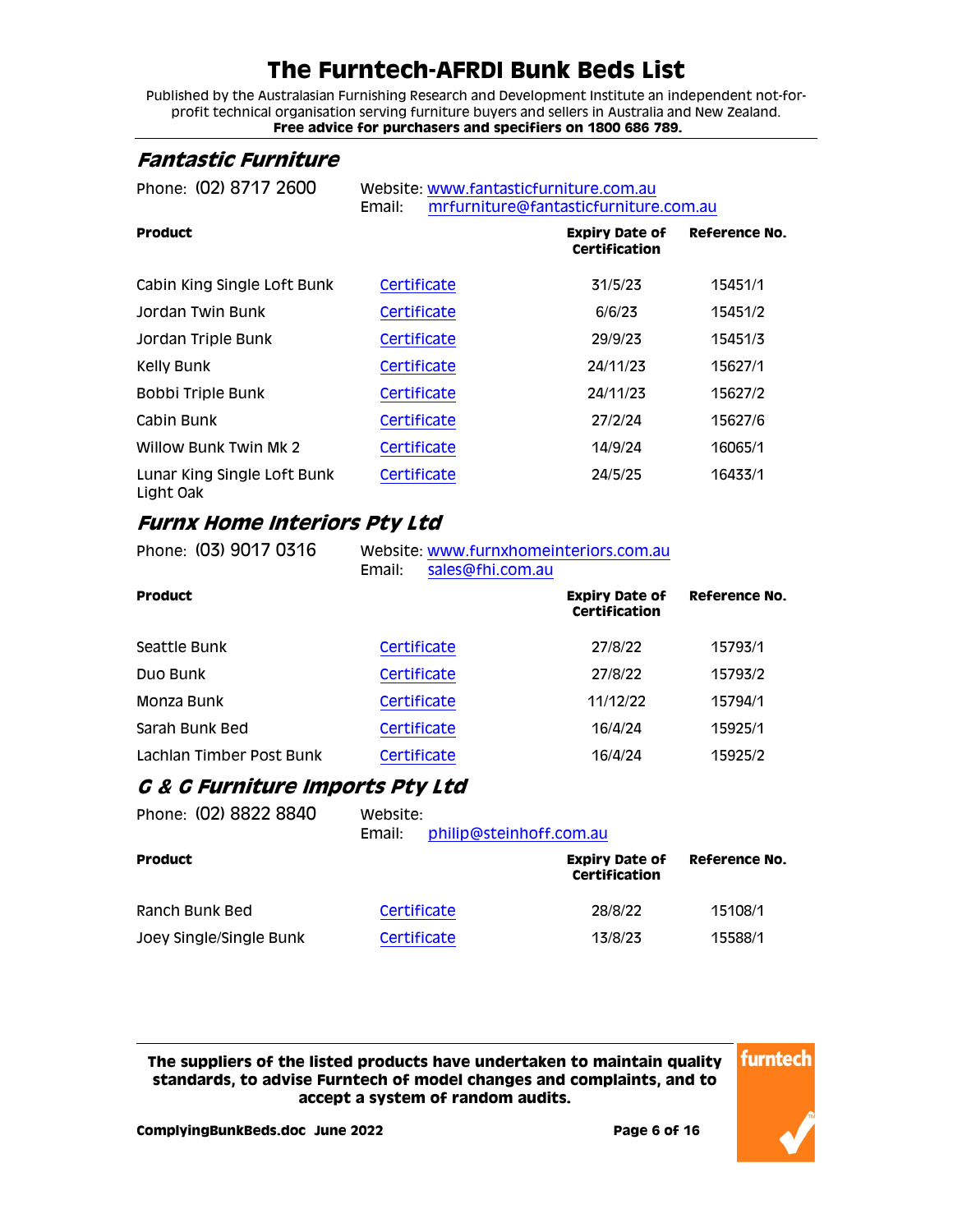Published by the Australasian Furnishing Research and Development Institute an independent not-forprofit technical organisation serving furniture buyers and sellers in Australia and New Zealand. **Free advice for purchasers and specifiers on 1800 686 789.**

<span id="page-6-2"></span><span id="page-6-1"></span><span id="page-6-0"></span>

| <b>HEQS International Pty Ltd</b>                                                           |                                                                            |                                               |               |
|---------------------------------------------------------------------------------------------|----------------------------------------------------------------------------|-----------------------------------------------|---------------|
| Phone: 0433 473 50                                                                          | Website:<br>Email: kwan@heqs.com.au                                        |                                               |               |
| <b>Product</b>                                                                              |                                                                            | <b>Expiry Date of</b><br><b>Certification</b> | Reference No. |
| City Bunk Bed                                                                               | Certificate                                                                | 17/5/24                                       | 15960/1       |
| <b>House of Orange</b>                                                                      |                                                                            |                                               |               |
| Phone: (03) 9500 9991                                                                       | Website: www.houseoforange.com.au<br>Email:                                | info@houseoforange.com.au                     |               |
| <b>Product</b>                                                                              |                                                                            | <b>Expiry Date of</b><br>Certification        | Reference No. |
| Standard Bunk Bed - Single<br>Standard Bunk Bed - King<br>Single                            | Certificate                                                                | 22/12/21                                      | 14557/1       |
| Loft Bed - King Single<br>Loft Bed - Single                                                 | Certificate                                                                | 23/2/22                                       | 14687/1       |
| <b>Hypersonic Industries</b>                                                                |                                                                            |                                               |               |
| Phone: (03) 9305 2446                                                                       | Website:<br>Email:                                                         | nicole.wells@hypersonic.com.au                |               |
| <b>Product</b>                                                                              |                                                                            | <b>Expiry Date of</b><br><b>Certification</b> | Reference No. |
| Nash Bunk<br>Single and King Single                                                         | Certificate                                                                | 9/8/22                                        | 14924/1       |
| <b>Aussie Commercial Single Bunk</b><br><b>Aussie Commercial King Single</b><br><b>Bunk</b> | Certificate                                                                | 13/10/22                                      | 15070/1       |
| Maddox Bunk Bed<br>Maddox Loft Bed                                                          | Certificate                                                                | 25/3/23                                       | 15285/1       |
| Ashton Single/Double Bunk                                                                   | Certificate                                                                | 25/3/23                                       | 15285/2       |
| Ashton Bunk Bed                                                                             | Certificate                                                                | 25/3/23                                       | 15285/3       |
| <b>HideAway Bunk</b>                                                                        |                                                                            | 1/7/23                                        | 15165/1       |
|                                                                                             | Contact Hypersonic Industries regarding certificate details not displayed. |                                               |               |

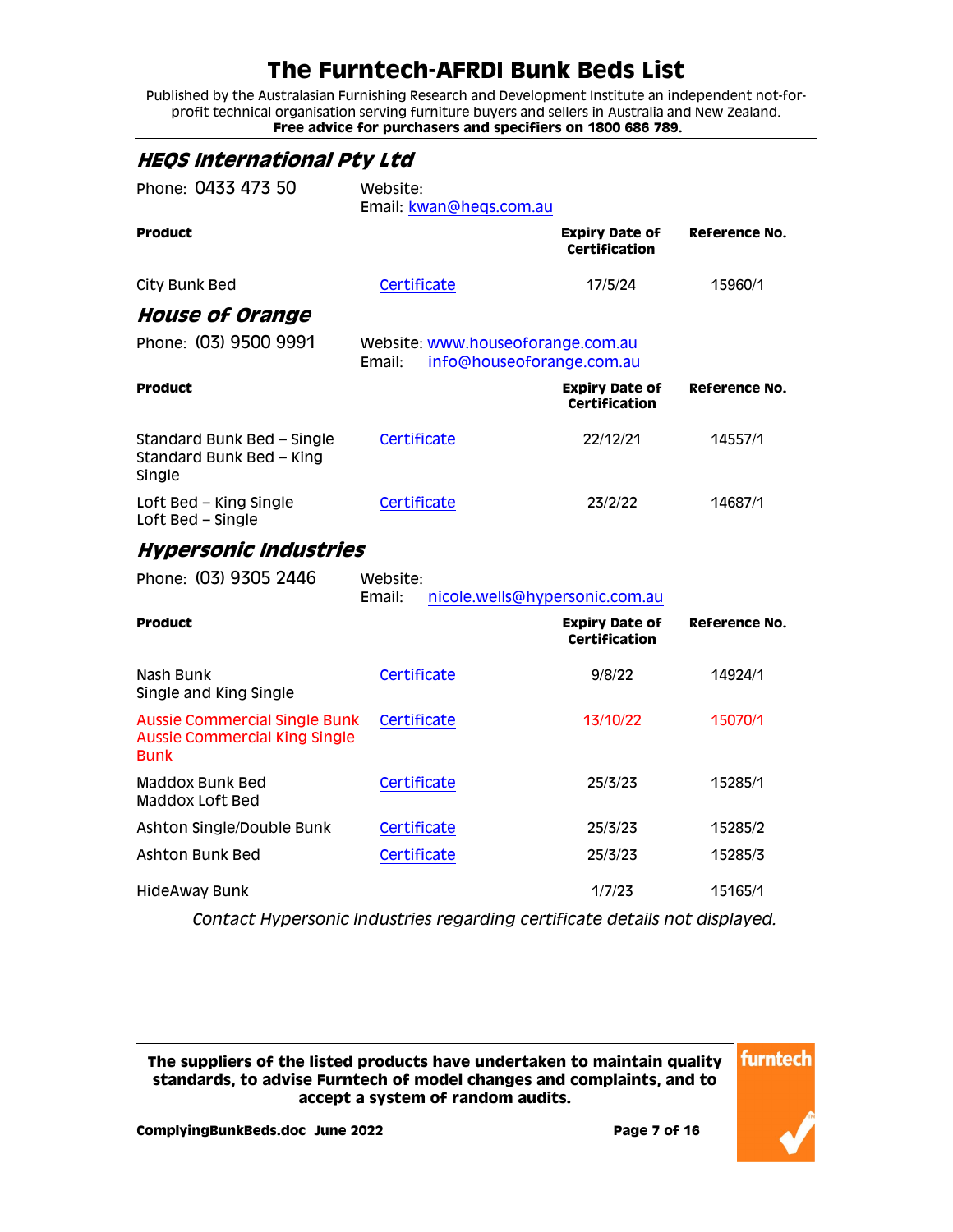Published by the Australasian Furnishing Research and Development Institute an independent not-forprofit technical organisation serving furniture buyers and sellers in Australia and New Zealand. **Free advice for purchasers and specifiers on 1800 686 789.**

<span id="page-7-0"></span>

| IKEA Australia                                                                              |                    |                                               |               |
|---------------------------------------------------------------------------------------------|--------------------|-----------------------------------------------|---------------|
| Phone: (02) 8002 0400                                                                       | Website:<br>Email: |                                               |               |
| <b>Product</b>                                                                              |                    | <b>Expiry Date of</b><br><b>Certification</b> | Reference No. |
| KURA Bed 002.538.13<br>IKEA Supplier 15361                                                  | Certificate        | 16/8/22                                       | 14951/1       |
| STORA Loft Bed frm DBL<br>black AU 201.608.65<br>white AU 302.420.88<br>IKEA Supplier 22186 | Certificate        | 28/2/23                                       | 15250/1       |
| <b>TUFFING loft bed frm Si</b><br>dark grey AU 702.994.50<br>IKEA Supplier 22246            | Certificate        | 17/6/23                                       | 15505/1       |
| SMASTAD loft bd frm w dsk +<br>stor Si white 704.540.40<br>IKEA Supplier 18765              | Certificate        | 17/6/23                                       | 15506/1       |
| STORA loft bed frm DBL<br>black 201.608.65<br>white 302.420.88<br>IKEA Supplier 21875       | Certificate        | 23/7/23                                       | 15507/1       |
| <b>MYDAL N bnk bd frm</b><br>White AU 004.483.16<br>IKEA Supplier 17987                     | Certificate        | 15/2/24                                       | 15903/1       |
| MYDAL N bnk bd frm pine<br>AU 603.688.25<br>IKEA Supplier 11124                             | Certificate        | 4/7/24                                        | 16048/1       |
| <b>TUFFING bunk bed frm Si</b><br>Au 002.992.84<br>IKEA Supplier 22246                      | Certificate        | 7/8/24                                        | 16102/1       |
| <b>MYDAL N bnk bd frm si</b><br>white AU<br>IKEA Supplier 15822                             | Certificate        | 1/9/24                                        | 16103/1       |
| VITVAL bnk bd frm si<br>white/light grey AU 904.112.76<br>IKEA Supplier 22246               | Certificate        | 13/12/24                                      | 16249/1       |
| VITVAL Loft bed frm si white<br>light grey AU 704.112.44<br>IKEA Supplier 22246             | Certificate        | 13/12/24                                      | 16249/2       |

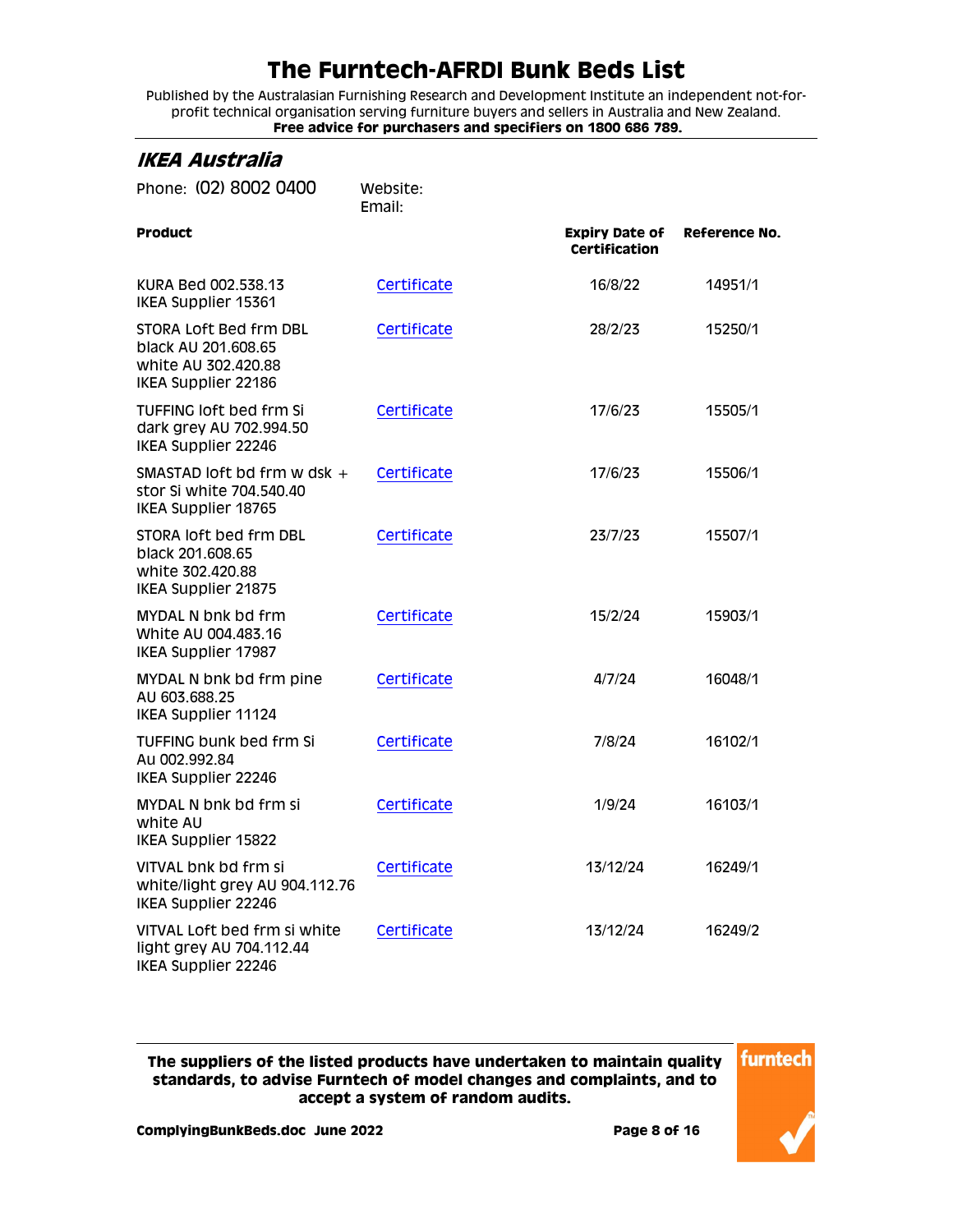Published by the Australasian Furnishing Research and Development Institute an independent not-forprofit technical organisation serving furniture buyers and sellers in Australia and New Zealand. **Free advice for purchasers and specifiers on 1800 686 789.**

<span id="page-8-1"></span><span id="page-8-0"></span>

| Interfurn International Pty Ltd                                                              |                                            |                                               |               |
|----------------------------------------------------------------------------------------------|--------------------------------------------|-----------------------------------------------|---------------|
| Phone: (07) 3265 5466                                                                        | Website:<br>Email:                         | manuel.jap@interfurn.com.au                   |               |
| <b>Product</b>                                                                               |                                            | <b>Expiry Date of</b><br><b>Certification</b> | Reference No. |
| Houston Twin/Twin Bunk Bed                                                                   | Certificate                                | 11/3/23                                       | 15289/1       |
| IQ Kids & Furniture Pty Ltd                                                                  |                                            |                                               |               |
| Phone: (03) 9792 2351                                                                        | Website:<br>Email:<br>iqkids@netbay.com.au |                                               |               |
| <b>Product</b>                                                                               |                                            | <b>Expiry Date of</b><br><b>Certification</b> | Reference No. |
| Irvine Single Bunk IQ3586-<br>18BB, Irvine King Single Bunk<br>IQ3587-18BB                   | Certificate                                | 24/5/22                                       | 14468/2       |
| Jayden Single Bunk Bed<br>IQ3717-18BB<br>Jayden King Single Bunk Bed<br>IQ3718-18BB          | Certificate                                | 12/6/22                                       | 14941/2       |
| 3097-BB Surf Bunk Bed<br>Blue and Grey                                                       | Certificate                                | 19/11/22                                      | 14941/3       |
| <b>Everett Single Bunk Bed</b><br>IQ3716-18BB                                                | Certificate                                | 1/1/23                                        | 14941/1       |
| Ice Cream Bunk Bed 3099-BB                                                                   | Certificate                                | 17/1/23                                       | 15256/1       |
| IQ 7522 Ashton Trio Single<br><b>Bunk with Stairs and Cabinets</b>                           | Certificate                                | 15/5/23                                       | 15443/1       |
| Cruz Trio Single Bunk Bed and<br>Cabinets KFMG7522                                           | Certificate                                | 15/5/23                                       | 15443/4       |
| Ricky Single Bunk Bed with<br>stairs, cabinet and side<br>compartment IQ7601-18BB            | Certificate                                | 20/5/23                                       | 15442/1       |
| Springfield Single Bunk Bed<br>with display shelves<br>IQ3892-19BB + IQ3892SHELF             | Certificate                                | 20/5/23                                       | 15442/2       |
| Springfield Single Over Double<br>Bunk Bed with display shelves<br>IQ3893-19BB + IQ3892SHELF | Certificate                                | 20/5/23                                       | 15442/3       |
| Castel Single Bunk Bed with<br>shelves and drawer IQ7717BB                                   | Certificate                                | 20/5/23                                       | 15442/4       |

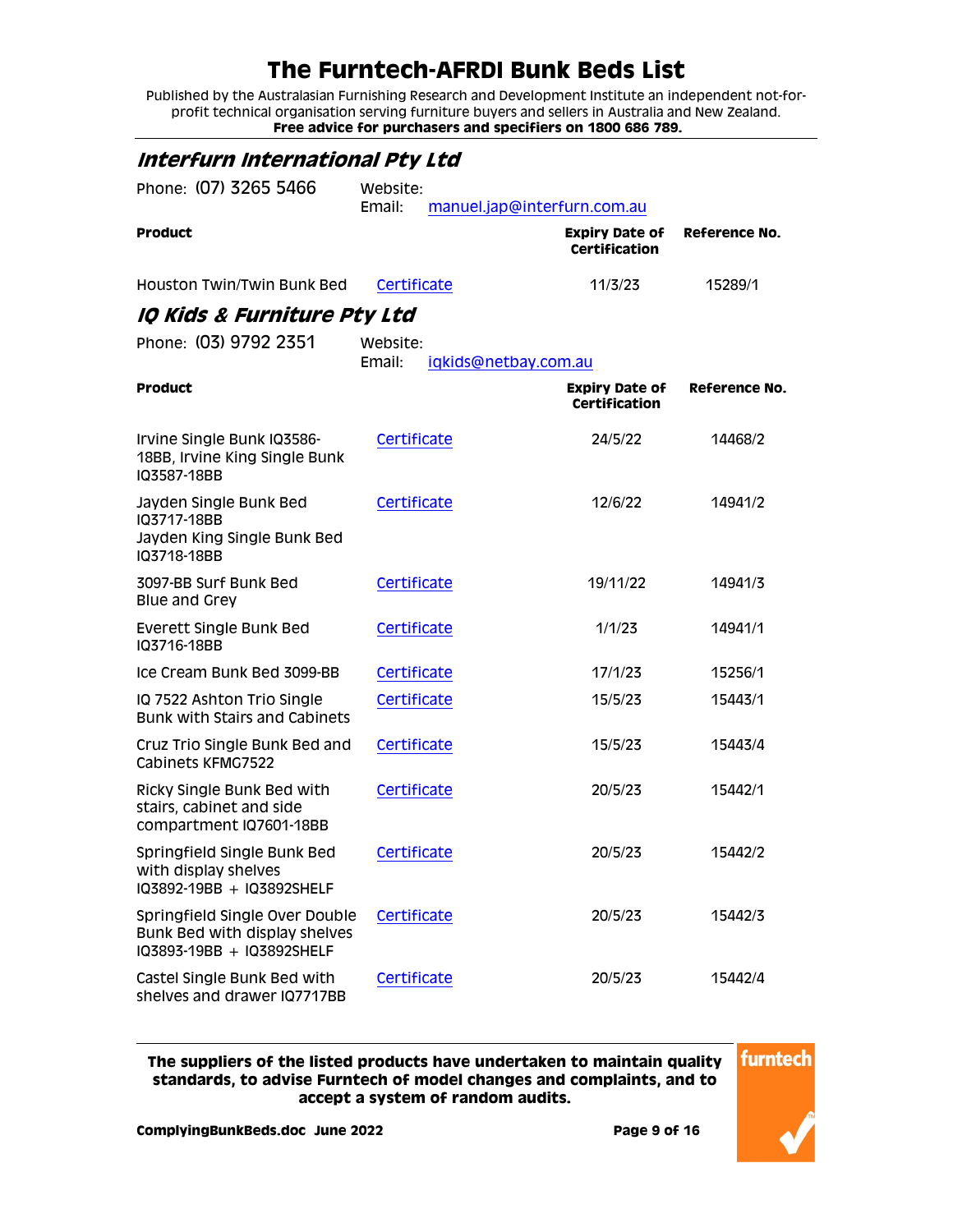Published by the Australasian Furnishing Research and Development Institute an independent not-forprofit technical organisation serving furniture buyers and sellers in Australia and New Zealand. **Free advice for purchasers and specifiers on 1800 686 789.**

#### <span id="page-9-0"></span>**IQ Kids & Furniture Pty Ltd con't**

| Phone: (03) 9792 2351<br>Website:<br>Email:<br>iqkids@netbay.com.au                                  |             |                                               |                      |
|------------------------------------------------------------------------------------------------------|-------------|-----------------------------------------------|----------------------|
| <b>Product</b>                                                                                       |             | <b>Expiry Date of</b><br><b>Certification</b> | <b>Reference No.</b> |
| Freya Single Bunk Bed with<br>hanging shelf IQ3892-19BB $+$<br>IQ3894HANGING                         | Certificate | 20/5/23                                       | 15442/5              |
| Freya Single Over Double Bunk<br>Bed with hanging shelf IQ3893-<br>19BB + IQ3894HANGING              | Certificate | 20/5/23                                       | 15442/6              |
| Chelsea Single Bunk Bed<br>IQ3921-20<br>Chelsea King Single Bunk Bed<br>IQ3922KSB-20                 | Certificate | 20/5/23                                       | 15476/1              |
| Sidney Trio Single Bunk<br>$512-BB + 5100-UB$<br>- with or without shelves<br>- with or without desk | Certificate | 16/6/23                                       | 15443/2              |
| Melbourne Trio Single Bunk<br>513-BB<br>- with or without Shelves<br>- with or without Desk          | Certificate | 16/6/23                                       | 15443/3              |
| Preston Multi-purpose Single<br><b>Bunk IQ3971-20BB</b>                                              | Certificate | 21/12/23                                      | 15681/1              |
| Pomona Single Bunk Bed<br>IQ3972-20BB<br>Pomona King Single Bunk Bed<br>IQ3972KSB-20                 | Certificate | 21/12/23                                      | 15681/2              |
| IQ 7581 / MG7581<br>Gisborne King Single<br><b>Bunk Bed</b>                                          | Certificate | 19/4/24                                       | 15912/1              |
| IQ 7582 / MG7582<br>Levin Single over Double<br><b>Bunk Bed With Double Trundle</b>                  | Certificate | 19/4/24                                       | 15912/2              |
| 568-BB Skyler Trio Single Bunk                                                                       | Certificate | 23/8/24                                       | 16067/1              |
| 554-BB Kingsley Single Bunk                                                                          | Certificate | 23/8/24                                       | 16068/1              |
| Appleton Single Midi Sleeper<br>Bed with Desk, Cabinet and<br>Bookshelves IQ7409                     | Certificate | 24/8/24                                       | 16069/1              |

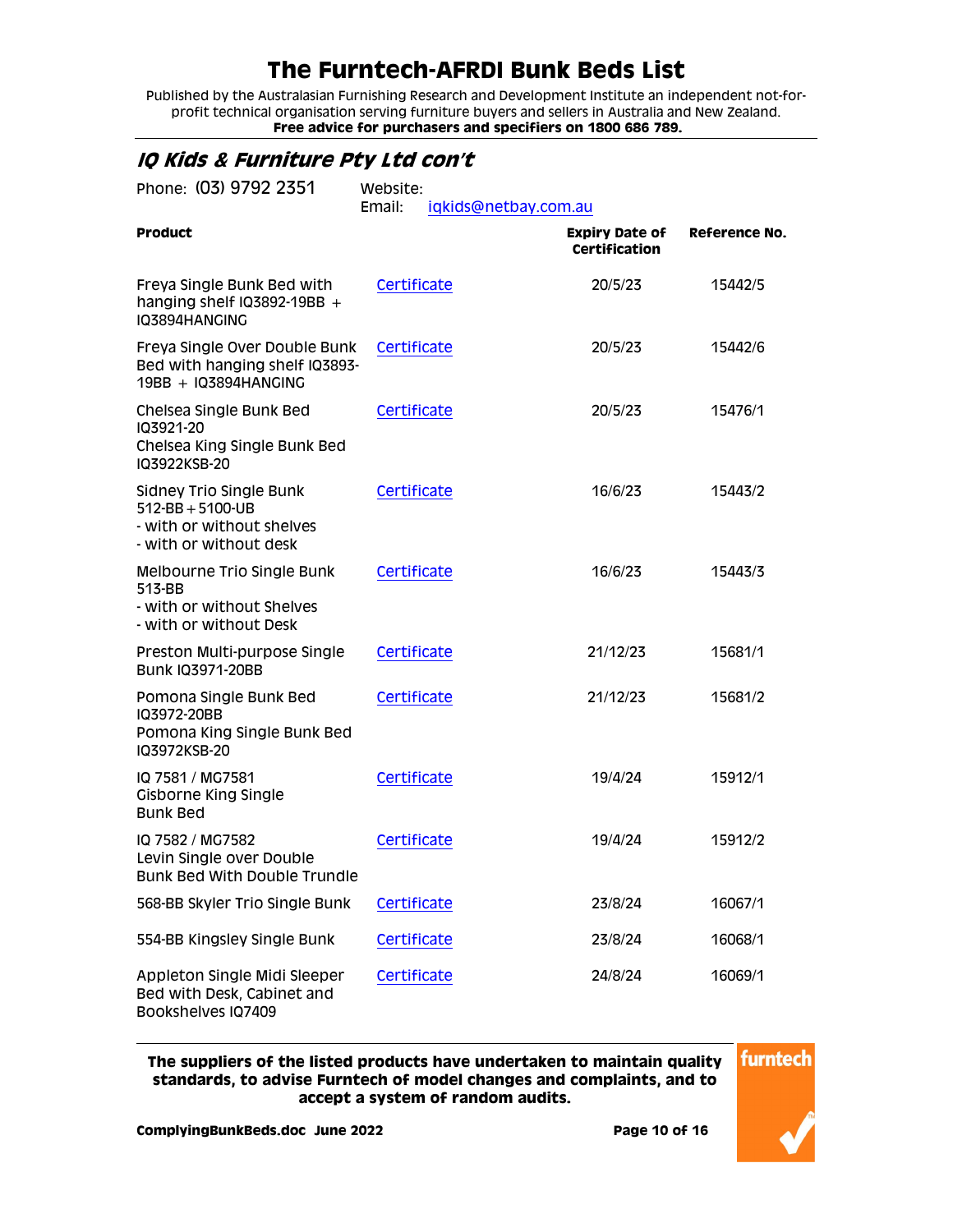Published by the Australasian Furnishing Research and Development Institute an independent not-forprofit technical organisation serving furniture buyers and sellers in Australia and New Zealand. **Free advice for purchasers and specifiers on 1800 686 789.**

#### <span id="page-10-0"></span>**IQ Kids & Furniture Pty Ltd con't**

| Phone: (03) 9792 2351                                                                   | Website:<br>Email:<br>iqkids@netbay.com.au |                                        |                      |
|-----------------------------------------------------------------------------------------|--------------------------------------------|----------------------------------------|----------------------|
| <b>Product</b>                                                                          |                                            | <b>Expiry Date of</b><br>Certification | <b>Reference No.</b> |
| Cole Midi Sleeper Bunk<br>MG7409                                                        | Certificate                                | 24/8/24                                | 16069/2              |
| Oak Grace Low Line Single<br>Bunk Bed KFMG7410                                          | Certificate                                | 24/8/24                                | 16070/1              |
| Z1 Low Line Single Bunk Bed<br>107410                                                   | Certificate                                | 24/8/24                                | 16070/2              |
| 564-BB Panther Single Bunk                                                              | Certificate                                | 12/10/24                               | 16075/1              |
| 565-BB Aspendale Single Bunk                                                            | Certificate                                | 12/10/24                               | 16075/7              |
| Whitehaven Single Bunk Bed<br>WS1907-3B                                                 | Certificate                                | 27/10/24                               | 16075/3              |
| 545-KSB Horizon King<br>Single Loft Bed                                                 | Certificate                                | 9/11/24                                | 16075/5              |
| Knoxville Single Bunk 567-BB1<br>Knoxville King Single Bunk 559-<br><b>KSBB</b>         | Certificate                                | 30/3/25                                | 16075/2              |
| Monterey Single Loft Bed 558-<br>SB<br>Monterey King Single Loft Bed<br>566-KSB         | Certificate                                | 30/3/25                                | 16361/1              |
| White Single Over Double Trio<br><b>Bunk Bed with Shelves &amp;</b><br>Trundle KFMG7443 | Certificate                                | 1/5/25                                 | 16071/1              |
| Z5 Single over Double Trio<br>Bunk Bed with Trundle IQ7443                              | Certificate                                | 1/5/25                                 | 16071/2              |
| Irvine Single Over Double Bunk<br>Bed IQ3586-18BB + IQ3586-<br><b>18EK&amp;L</b>        | Certificate                                | 1/5/25                                 | 16072/1              |
| Princeton Single Over Double<br>Bunk Bed KF3586-18BB $+$<br>KF3586-18EK&L               | Certificate                                | 1/5/25                                 | 16072/2              |
| Canterbury Single Over Double<br>Bunk Bed IQ3641-18BB +<br>IQ3586-18EK&L                | Certificate                                | 1/5/25                                 | 16073/1              |

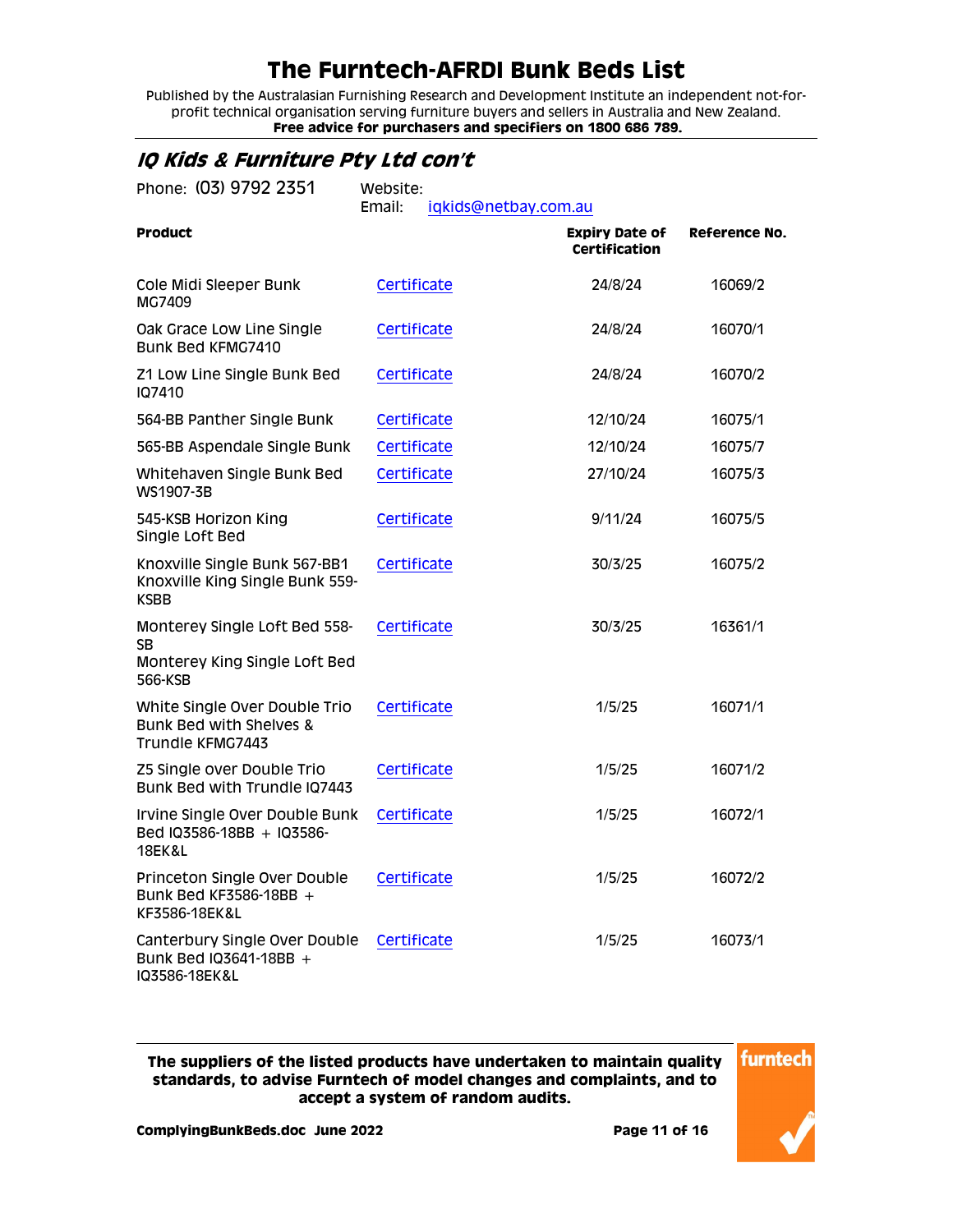Published by the Australasian Furnishing Research and Development Institute an independent not-forprofit technical organisation serving furniture buyers and sellers in Australia and New Zealand. **Free advice for purchasers and specifiers on 1800 686 789.**

#### <span id="page-11-0"></span>**IQ Kids & Furniture Pty Ltd con't**

<span id="page-11-2"></span><span id="page-11-1"></span>

| Phone: (03) 9792 2351                                                             | Website:<br>Email: | iqkids@netbay.com.au                                   |                                               |               |
|-----------------------------------------------------------------------------------|--------------------|--------------------------------------------------------|-----------------------------------------------|---------------|
| <b>Product</b>                                                                    |                    |                                                        | <b>Expiry Date of</b><br><b>Certification</b> | Reference No. |
| Casla Single Over Double Bunk<br>$Red$ KF3641-18BB + KF3586-<br><b>18EK&amp;L</b> | Certificate        |                                                        | 1/5/25                                        | 16073/2       |
| Casla Single Bunk KF3641-18BB<br>Casla King Single Bunk KF3642-<br>18BB           | Certificate        |                                                        | 1/5/25                                        | 16074/1       |
| Canterbury Single Bunk<br>IQ3641-18BB Canterbury King<br>Single Bunk IQ3642-18BB  | Certificate        |                                                        | 1/5/25                                        | 16074/2       |
| Seattle Single Over Double<br>Bunk WS1901SDBLBunkW                                | Certificate        |                                                        | 20/5/25                                       | 16405/1       |
| Kids Furniture FDO                                                                |                    |                                                        |                                               |               |
| Phone: (02) 9648.5366                                                             | Website:           | Email: furnituredfo@gmail.com                          |                                               |               |
| <b>Product</b>                                                                    |                    |                                                        | <b>Expiry Date of</b><br><b>Certification</b> | Reference No. |
| My Design Bunk Bed                                                                | Certificate        |                                                        | 7/11/22                                       | 15106/1       |
| Lilly and Lolly                                                                   |                    |                                                        |                                               |               |
| Phone: (03) 9690 9926                                                             | Website:<br>Email: | www.lillyandlolly.com.au<br>megan@lillyandlolly.com.au |                                               |               |
| <b>Product</b>                                                                    |                    |                                                        | <b>Expiry Date of</b><br>Certification        | Reference No. |
| Scoop Bunk Bed                                                                    | Certificate        |                                                        | 2/9/22                                        | 14458/2       |

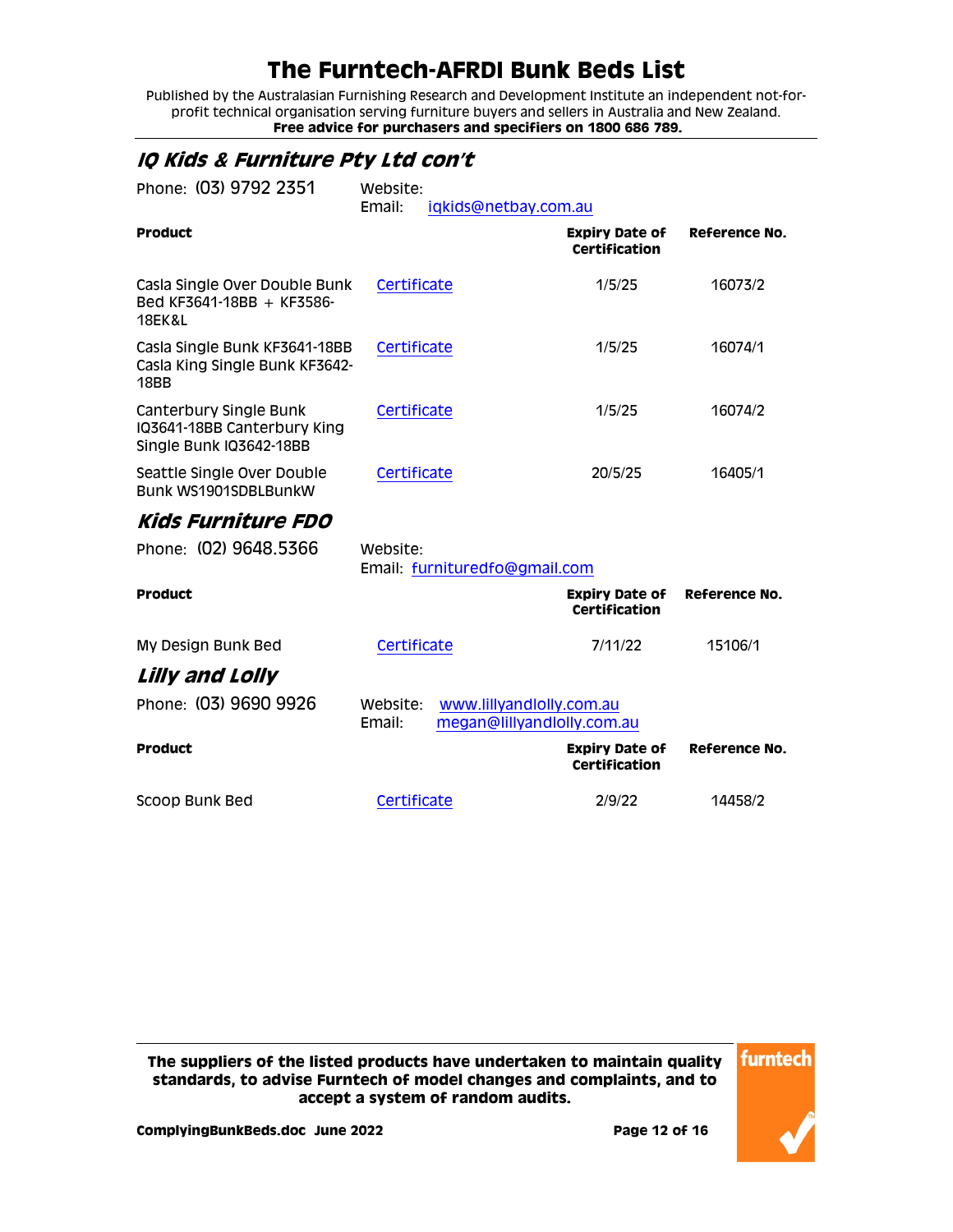Published by the Australasian Furnishing Research and Development Institute an independent not-forprofit technical organisation serving furniture buyers and sellers in Australia and New Zealand. **Free advice for purchasers and specifiers on 1800 686 789.**

| Phone: (02) 9829 8888                                                              | Website:<br>Email:<br>info@linksea.com.au |                                               |               |
|------------------------------------------------------------------------------------|-------------------------------------------|-----------------------------------------------|---------------|
| <b>Product</b>                                                                     |                                           | <b>Expiry Date of</b><br><b>Certification</b> | Reference No. |
| AE523/IW Cloudy Bunk                                                               | Certificate                               | 5/3/22                                        | 14705/1       |
| Olive Bunk                                                                         | Certificate                               | 3/6/22                                        | 14556/1       |
| <b>Mercury Bunk</b>                                                                | Certificate                               | 3/9/22                                        | 14969/1       |
| Luna single over single<br>LS909SS, Luna king single over<br>king single LS909KSKS | Certificate                               | 3/9/22                                        | 15091/1       |
| Luna king single over double<br>LS909KSDBL                                         | Certificate                               | 3/9/22                                        | 15091/2       |
| Navigator king single over<br>king single LS910KSKS                                | Certificate                               | 3/9/22                                        | 15091/3       |
| Navigator king single over<br>double LS910KSDBL                                    | Certificate                               | 3/9/22                                        | 15091/4       |
| Magic Bunk (LS-098)                                                                | Certificate                               | 22/5/23                                       | 15455/2       |
| Zegna (LS-097)                                                                     | Certificate                               | 22/5/23                                       | 15455/4       |
| <b>Rhino Bunk</b>                                                                  | Certificate                               | 30/11/23                                      | 15673/1       |
| Celesta Bunk (LS-900)                                                              | Certificate                               | 11/5/24                                       | 15943/1       |
| Venus Bunk (LS-080)                                                                | Certificate                               | 21/5/24                                       | 15943/3       |
| Ocarina (LS 903)                                                                   | Certificate                               | 17/6/24                                       | 15943/4       |
| Jungle Single Bunk<br>Jungle King Single Bunk                                      | Certificate                               | 20/10/24                                      | 16473/1       |
| Snow Bunk (LS-001)                                                                 | Certificate                               | 30/11/24                                      | 16231/1       |
| Skipper Bunk (LS-099)                                                              | Certificate                               | 9/12/24                                       | 16246/1       |
| Nero Furniture Ltd                                                                 |                                           |                                               |               |

<span id="page-12-1"></span>Phone: 64 9 528 1642 Website: [www.nerofurniture.co.nz](http://www.nerofurniture.co.nz/) Email:

| <b>Product</b>                                |             | <b>Expiry Date of</b><br><b>Certification</b> | Reference No. |
|-----------------------------------------------|-------------|-----------------------------------------------|---------------|
| <b>Brooklyn Duo Bunk</b>                      | Certificate | 3/5/24                                        | 15318/3       |
| Harper Single Bunk<br>Harper King Single Bunk | Certificate | 3/5/24                                        | 15318/4       |

**The suppliers of the listed products have undertaken to maintain quality standards, to advise Furntech of model changes and complaints, and to accept a system of random audits.**

<span id="page-12-0"></span>**Linksea Pty Ltd**

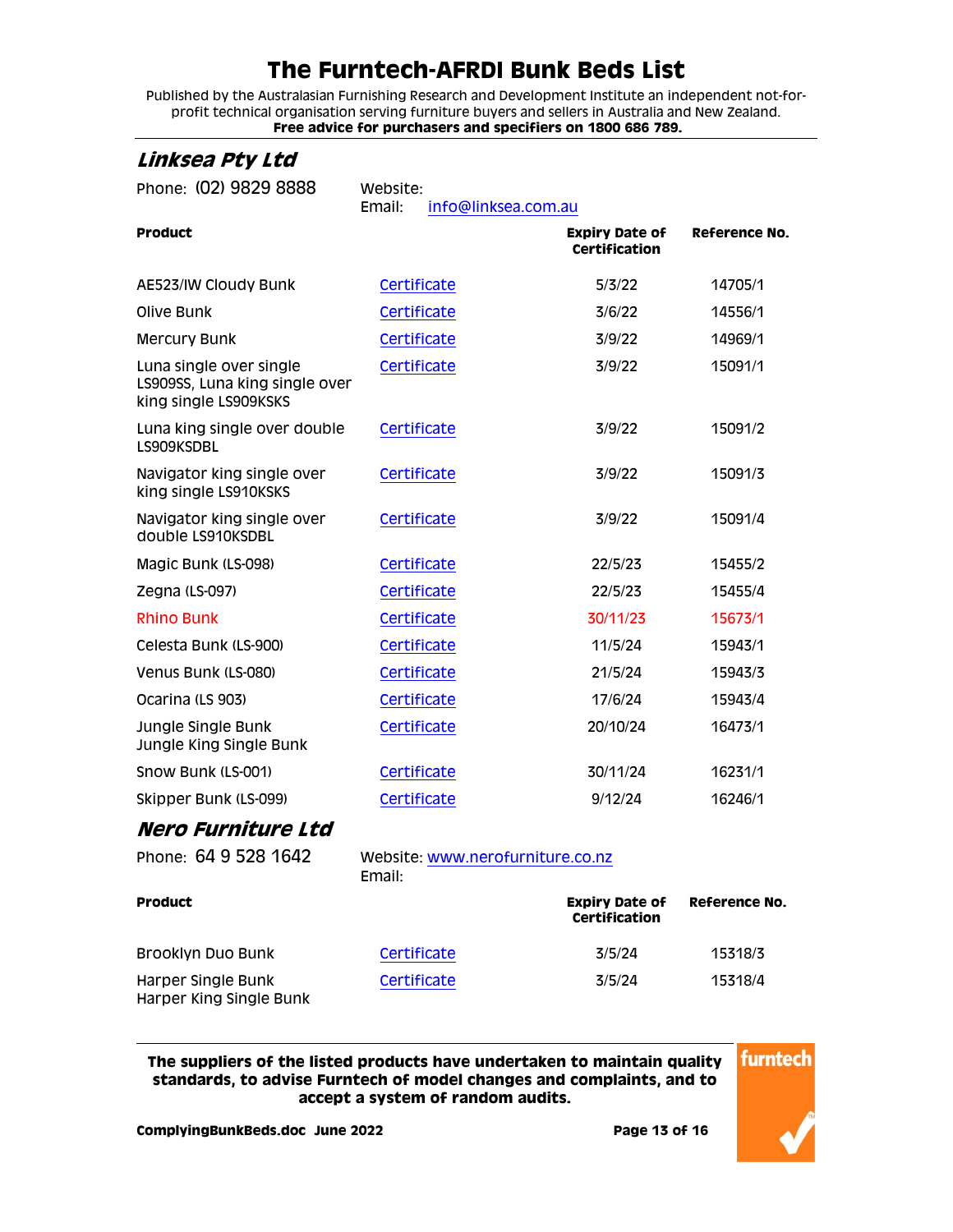Published by the Australasian Furnishing Research and Development Institute an independent not-forprofit technical organisation serving furniture buyers and sellers in Australia and New Zealand. **Free advice for purchasers and specifiers on 1800 686 789.**

<span id="page-13-3"></span><span id="page-13-2"></span><span id="page-13-1"></span><span id="page-13-0"></span>

| <b>Nine Gold Dragons</b>                                    |                    |                                                                    |                                               |               |
|-------------------------------------------------------------|--------------------|--------------------------------------------------------------------|-----------------------------------------------|---------------|
| Phone: 0423 459 833                                         | Website:           | Email: ninegold@bigpond.com                                        |                                               |               |
| <b>Product</b>                                              |                    |                                                                    | <b>Expiry Date of</b><br><b>Certification</b> | Reference No. |
| Tube Bunk Bed M19FB303                                      | Certificate        |                                                                    | 3/5/24                                        | 15922/1       |
| Trio Bunk Bed M19FB288                                      | Certificate        |                                                                    | 3/5/24                                        | 15922/2       |
| Pick N Save International Pty Ltd                           |                    |                                                                    |                                               |               |
| Phone: 0401 725 587                                         | Website:<br>Email: | younis82@hotmail.com                                               |                                               |               |
| <b>Product</b>                                              |                    |                                                                    | <b>Expiry Date of</b><br>Certification        | Reference No. |
| Trago Twin Bunk Bed                                         | Certificate        |                                                                    | 28/10/21                                      | 14319/1       |
| Shachaya Group Pty Ltd                                      |                    |                                                                    |                                               |               |
| Phone: (03) 6376 1999                                       | Email:             | Website: www.panoramajindabyne.com.au<br>info@panoramahotel.com.au |                                               |               |
| <b>Product</b>                                              |                    |                                                                    | <b>Expiry Date of</b><br><b>Certification</b> | Reference No. |
| <b>LA LITERAL</b>                                           | Certificate        |                                                                    | 24/8/24                                       | 14737/2       |
| <i><b>Sleeping Giant</b></i>                                |                    |                                                                    |                                               |               |
| Phone: (02) 4724 8080                                       | Website:<br>Email: | steveborg@bigpond.com.au                                           |                                               |               |
| <b>Product</b>                                              |                    |                                                                    | <b>Expiry Date of</b><br><b>Certification</b> | Reference No. |
| <b>Bailey Single/Double Bunk</b>                            | Certificate        |                                                                    | 9/6/21                                        | 14305/1       |
| <b>Bailey Single Bunk</b><br><b>Bailey King Single Bunk</b> | Certificate        |                                                                    | 9/6/21                                        | 14305/2       |

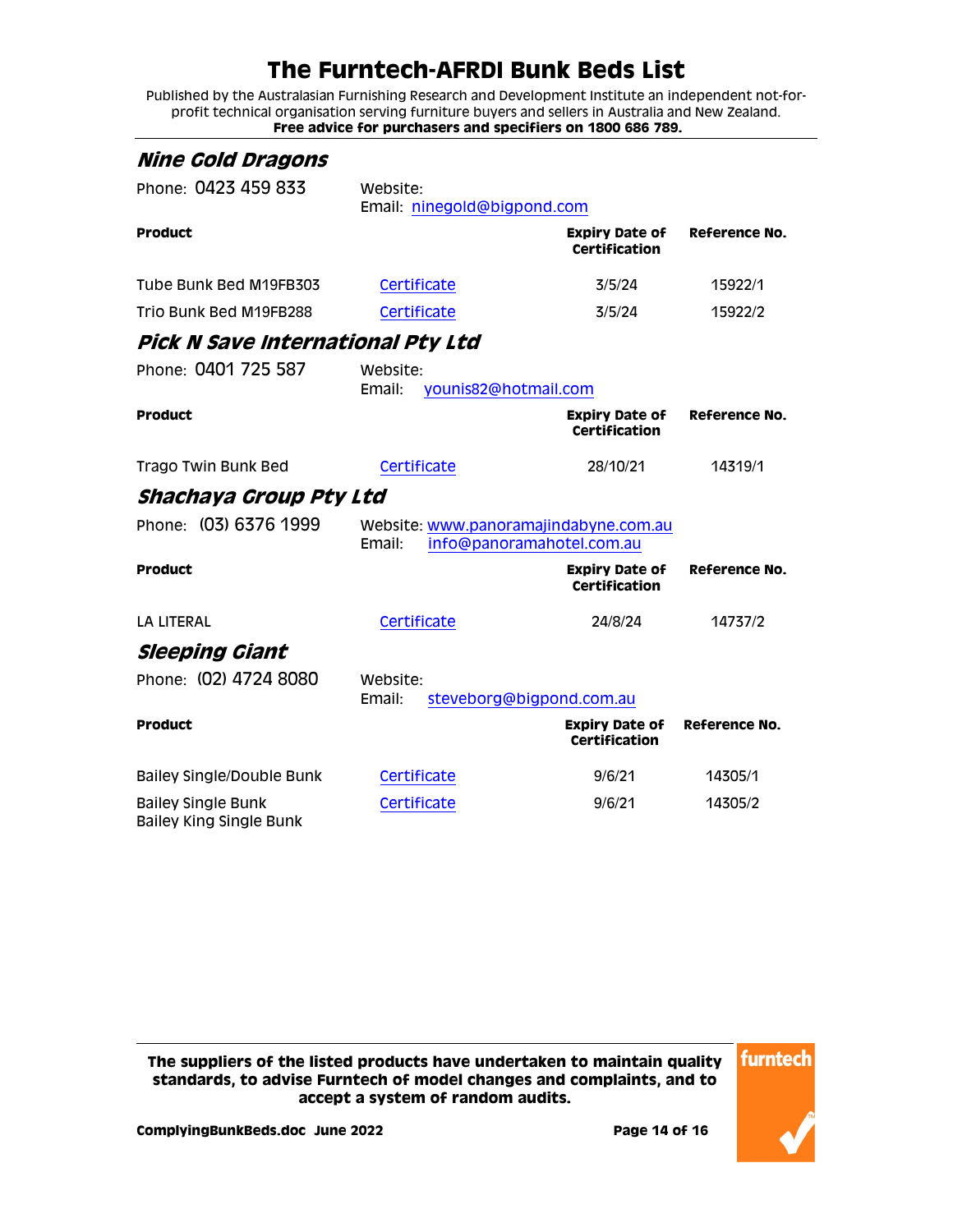Published by the Australasian Furnishing Research and Development Institute an independent not-forprofit technical organisation serving furniture buyers and sellers in Australia and New Zealand. **Free advice for purchasers and specifiers on 1800 686 789.**

#### <span id="page-14-0"></span>**Swan Furniture Pty Ltd**

| Phone: (03) 9464 5777                                                            | Website:<br>Email:                                          | george.yang@swanfurniture.com.au       |               |
|----------------------------------------------------------------------------------|-------------------------------------------------------------|----------------------------------------|---------------|
| <b>Product</b>                                                                   |                                                             | <b>Expiry Date of</b><br>Certification | Reference No. |
| Charlie Bunk - Single/Single,<br>Charlie Bunk - King Single/King<br>Single       | Certificate                                                 | 4/9/21                                 | 14457/1       |
| Charlie Bunk - Single/Double<br>Combo, Charlie Bunk - King<br>Single/Queen Combo | Certificate                                                 | 4/9/21                                 | 14457/2       |
| Matrix Bunk / Combo                                                              | Certificate                                                 | 18/6/22                                | 14963/1       |
| Carter Bunk - Single<br>Carter Bunk - King Single                                | Certificate                                                 | 17/10/22                               | 15062/1       |
| <b>Bingo Single Bunk</b><br><b>Bingo King Single Bunk</b>                        | Certificate                                                 | 9/12/22                                | 15200/1       |
| <b>Bingo Loft Bed Single</b><br>Bingo Loft Bed King Single                       | Certificate                                                 | 9/12/22                                | 15200/3       |
| <b>My Place Bunk</b>                                                             | Certificate                                                 | 10/5/24                                | 15586/1       |
| TubeCo Pty Ltd                                                                   |                                                             |                                        |               |
| Phone: (02) 9668 8088                                                            | Website: www.tubeco.com.au<br>Email:<br>emmas@tubeco.com.au |                                        |               |
| <b>Product</b>                                                                   |                                                             | <b>Expiry Date of</b><br>Certification | Reference No. |
| Hostel Single Bunk                                                               | Certificate                                                 | 30/9/22                                | 13343/3       |

<span id="page-14-1"></span>Hostel King Single Bunk [Certificate](http://www.furntech.org.au/fs/index.php?dir=13000/13300/&file=13343-4_181205_ctrd1.pdf) 30/9/22 13343/4 Trio MKII [Certificate](http://www.furntech.org.au/fs/index.php?dir=14000/14800/&file=14858-2_190418_ctrd.pdf) 30/9/22 14858/2

[Certificate](http://www.furntech.org.au/fs/index.php?dir=15000/15100/&file=15133-1_200817_ctrd.pdf) 30/9/22 15133/1

**The suppliers of the listed products have undertaken to maintain quality standards, to advise Furntech of model changes and complaints, and to accept a system of random audits.**

D-Deka MKII (Single) D-Deka MKII (King Single)